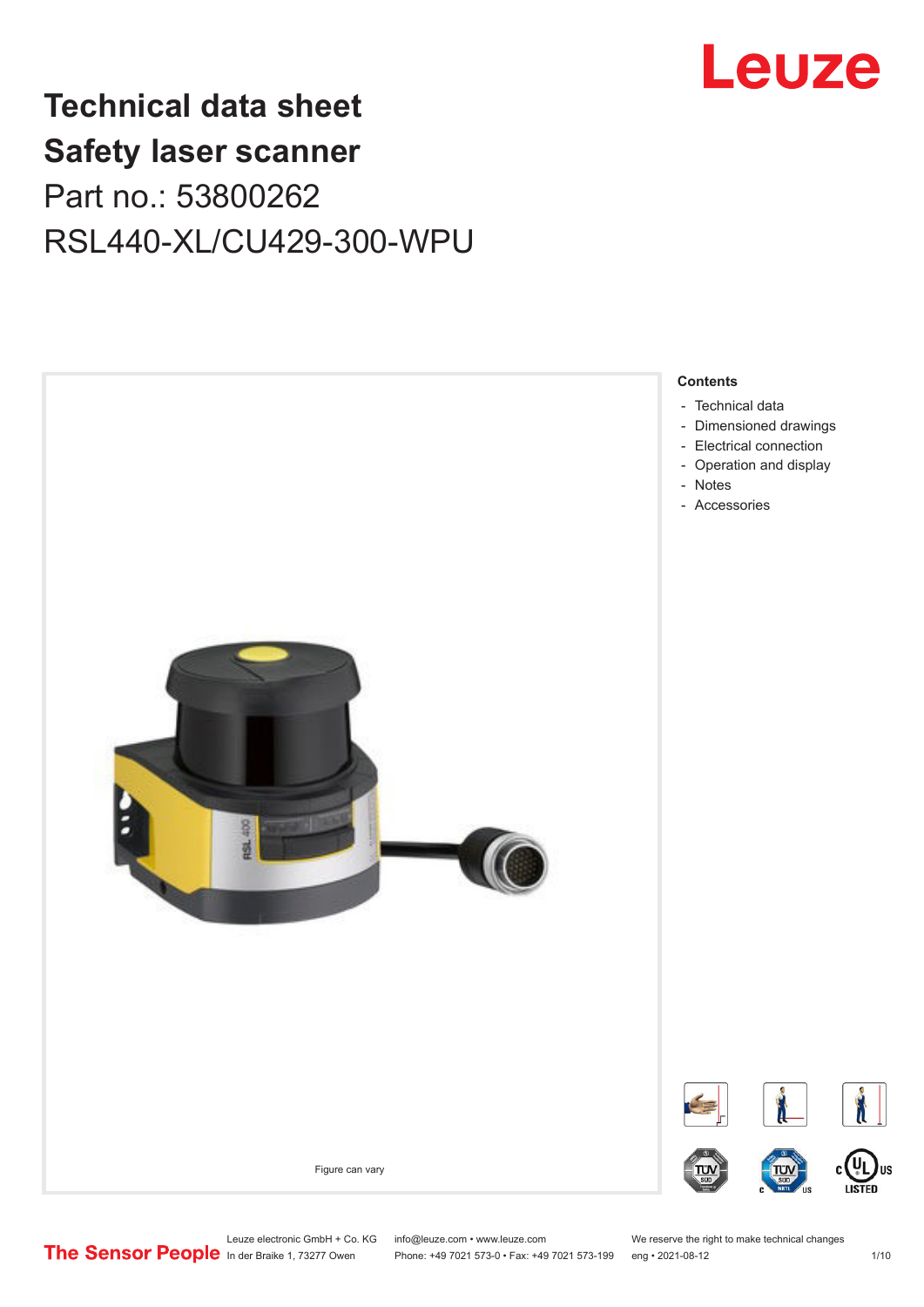### <span id="page-1-0"></span>**Technical data**

# Leuze

#### **Basic data**

| <b>Series</b>      | <b>RSL 400</b>                                    |
|--------------------|---------------------------------------------------|
| <b>Application</b> | Mobile danger zone quarding                       |
|                    | Mobile side quarding                              |
|                    | Stationary access quarding                        |
|                    | Stationary danger zone quarding                   |
|                    |                                                   |
| <b>Functions</b>   |                                                   |
| <b>Functions</b>   | Data output, configurable                         |
|                    | Dynamic contactor monitoring (EDM),<br>selectable |
|                    |                                                   |
|                    | E-stop linkage                                    |
|                    | Four-field mode                                   |

Resolution, selectable Safe time delay, internal

#### **Characteristic parameters**

| <b>Type</b>            | 3, IEC/EN 61496          |
|------------------------|--------------------------|
| <b>SIL</b>             | 2, IEC 61508             |
| <b>SILCL</b>           | 2, IEC/EN 62061          |
| Performance Level (PL) | d, EN ISO 13849-1        |
| $PFH_{n}$              | 0.00000009 per hour      |
| $PFH_n$                | 9E-08 per hour           |
| Mission time $T_{M}$   | 20 years, EN ISO 13849-1 |
| Category               | 3, EN ISO 13849          |
|                        |                          |

#### **Protective field data**

| Scanning angle                                   | 270°            |
|--------------------------------------------------|-----------------|
| Minimum adjustable range                         | $50 \text{ mm}$ |
| Number of field pairs, reversible                | Up to $100$     |
| Number of quads, reversible                      | 50              |
| <b>Number of protective functions</b>            | 2 Piece(s)      |
| Number of independent sensor confi-<br>gurations | Up to $10$      |
| Diffuse reflection, min.                         | $1.8 \%$        |
| <b>Operating range</b>                           | 08.25m          |
|                                                  |                 |

#### **Warning field data**

| Number of field pairs    | Up to $100$     |
|--------------------------|-----------------|
| <b>Operating range</b>   | $020$ m         |
| Object size              | 150 mm x 150 mm |
| Diffuse reflection, min. | 10%             |

#### **Optical data**

| Light source                    | Laser, Infrared        |
|---------------------------------|------------------------|
| Laser light wavelength          | 905 nm                 |
| Laser class                     | 1, IEC/EN 60825-1:2014 |
| <b>Transmitted-signal shape</b> | Pulsed                 |
| <b>Repetition frequency</b>     | 90 kHz                 |
|                                 |                        |

#### **Measurement data**

| <b>Distance resolution</b> | 1 mm    |
|----------------------------|---------|
| <b>Detection range</b>     | $050$ m |
| Diffuse reflection         | 20%     |
| <b>Angular resolution</b>  | 01°     |
|                            |         |

#### **Electrical data**

**Protective circuit COVER 1999** Overvoltage protection

| Performance data                                                 |                                                                              |
|------------------------------------------------------------------|------------------------------------------------------------------------------|
| Supply voltage U <sub>B</sub>                                    | 24 V, DC, -30  20 %                                                          |
| max.                                                             | Current consumption (without load), 700 mA, (use power supply unit with 3 A) |
| Power consumption, max.                                          | 17 W, For 24 V, plus output load                                             |
|                                                                  |                                                                              |
| Outputs                                                          |                                                                              |
| Number of safety-related switching 4 Piece(s)<br>outputs (OSSDs) |                                                                              |
|                                                                  |                                                                              |
| Safety-related switching outputs                                 |                                                                              |
| <b>Type</b>                                                      | Safety-related switching output OSSD                                         |
| Switching voltage high, min.                                     | 20.8 V                                                                       |
| Switching voltage low, max.                                      | 2V                                                                           |
| Voltage type                                                     | DC                                                                           |
|                                                                  |                                                                              |
| Safety-related switching output 1<br><b>Assignment</b>           | Connection 1, pin 4                                                          |
| Switching element                                                | Transistor, PNP                                                              |
|                                                                  |                                                                              |
| Safety-related switching output 2                                |                                                                              |
| Assignment                                                       | Connection 1, pin 5                                                          |
| <b>Switching element</b>                                         | Transistor, PNP                                                              |
|                                                                  |                                                                              |
| Safety-related switching output 3                                |                                                                              |
| <b>Assignment</b>                                                | Connection 1, pin 26                                                         |
| <b>Switching element</b>                                         | Transistor, PNP                                                              |
|                                                                  |                                                                              |
| Safety-related switching output 4                                |                                                                              |
| Assignment                                                       | Connection 1, pin 27                                                         |
| <b>Switching element</b>                                         | Transistor, PNP                                                              |
|                                                                  |                                                                              |
| <b>Service interface</b>                                         |                                                                              |
|                                                                  |                                                                              |
| <b>Type</b>                                                      | Bluetooth, USB                                                               |
| <b>Bluetooth</b>                                                 |                                                                              |
| <b>Function</b>                                                  | Configuration/parametering                                                   |
| <b>Frequency band</b>                                            | 2,400  2,483.5 MHz                                                           |
| <b>Radiated transmitting power</b>                               | Max. 4.5 dBm (2.82 mW), class 2                                              |
|                                                                  |                                                                              |
| <b>USB</b>                                                       |                                                                              |
| <b>Function</b>                                                  | Configuration/parametering                                                   |
| <b>Connection</b>                                                | USB 2.0 mini-B, socket                                                       |
| Transmission speed, max.                                         | 12 Mbit/s                                                                    |
| Cable length                                                     | ≤ 5m<br>Longer cable lengths are possible using<br>active cables.            |
|                                                                  |                                                                              |
| <b>Connection</b>                                                |                                                                              |
|                                                                  |                                                                              |
| <b>Number of connections</b>                                     | 2 Piece(s)                                                                   |
| <b>Connection 1</b>                                              |                                                                              |
| <b>Function</b>                                                  | Machine interface                                                            |
| <b>Type of connection</b>                                        | Cable with connector                                                         |
| Cable length                                                     | 300 mm                                                                       |
| <b>Sheathing material</b>                                        | <b>PVC</b>                                                                   |
| Cable color                                                      | <b>Black</b>                                                                 |
| Wire cross section supply                                        | $1 \text{ mm}^2$                                                             |
| Wire cross section signals                                       | $0.14 \, \text{mm}^2$                                                        |
| <b>Thread size</b>                                               | M30                                                                          |
| Type                                                             | Male                                                                         |
| <b>Material</b><br>No. of pins                                   | Plastic                                                                      |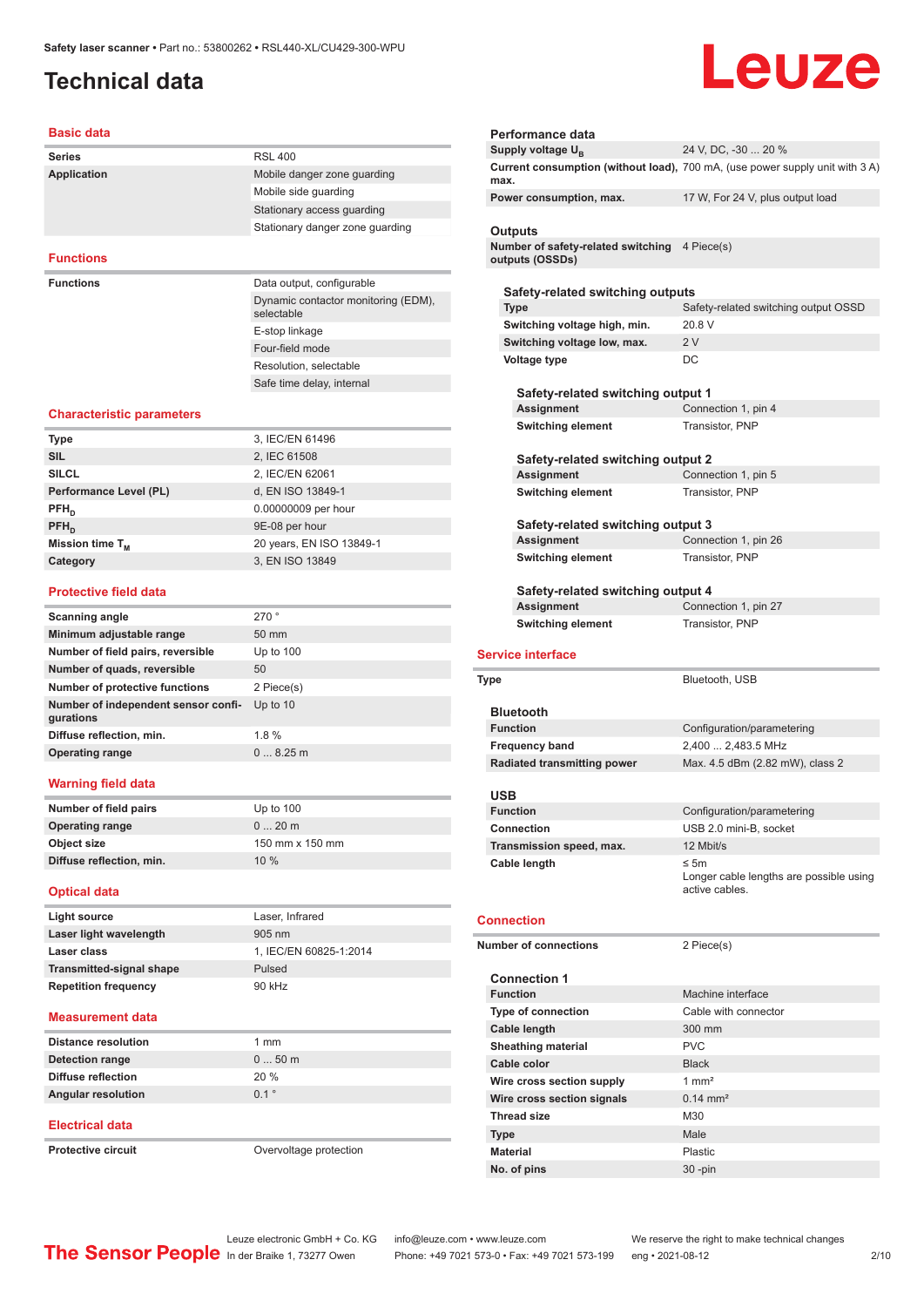### **Technical data**

## Leuze

| <b>Connection 2</b>       |                 |
|---------------------------|-----------------|
| <b>Function</b>           | Data interface  |
| <b>Type of connection</b> | Connector       |
| <b>Thread size</b>        | M <sub>12</sub> |
| <b>Type</b>               | Female          |
| <b>Material</b>           | Metal           |
| No. of pins               | 4-pin           |
| Encoding                  | D-coded         |
|                           |                 |

#### **Mechanical data**

**Cable properties**

**Cable resistance, max.** 15 Ω

| Dimension (W x H x L)    | 140 mm x 149 mm x 140 mm     |
|--------------------------|------------------------------|
| <b>Housing material</b>  | Metal                        |
|                          | Plastic                      |
| <b>Metal housing</b>     | Diecast zinc                 |
| Lens cover material      | Plastic/PC                   |
| Net weight               | 3,000q                       |
| <b>Housing color</b>     | Yellow, RAL 1021             |
| <b>Type of fastening</b> | Mounting plate               |
|                          | Through-hole mounting        |
|                          | Via optional mounting device |

#### **Operation and display**

| Type of display             | Alphanumerical display |
|-----------------------------|------------------------|
|                             | <b>LED</b> indicator   |
| <b>Number of LEDs</b>       | 6 Piece(s)             |
| Type of configuration       | Software Sensor Studio |
| <b>Operational controls</b> | Software Sensor Studio |

#### **Environmental data**

| Ambient temperature, operation     | 050 °C     |
|------------------------------------|------------|
| Ambient temperature, storage       | $-2060 °C$ |
| Relative humidity (non-condensing) | 1595%      |

#### **Certifications**

| Degree of protection                                               | IP 65          |
|--------------------------------------------------------------------|----------------|
| <b>Protection class</b>                                            | III, EN 61140  |
| <b>Certifications</b>                                              | c TÜV Süd US   |
|                                                                    | c UL US        |
|                                                                    | <b>TÜV Süd</b> |
| Test procedure for EMC in accordance DIN 40839-1/3                 |                |
| with standard                                                      | EN 61496-1     |
| Test procedure for oscillation in<br>accordance with standard      | EN 60068-2-6   |
| Test procedure for continuous shock<br>in accordance with standard | IEC 60068-2-29 |
| US patents                                                         | US 10,304,307B |
|                                                                    | US 7,656,917 B |
|                                                                    | US 7,696,468 B |
|                                                                    | US 8,520,221 B |
|                                                                    |                |
| <b>Classification</b>                                              |                |
| <b>Customs tariff number</b>                                       | 85365019       |
| eCl@ss 5.1.4                                                       | 27272705       |
| eCl@ss 8.0                                                         | 27272705       |
| eCl@ss 9.0                                                         | 27272705       |
|                                                                    |                |

| US 7,696,468 B<br>US 8,520,221 B<br><b>Customs tariff number</b><br>85365019<br>eCl@ss 5.1.4<br>27272705<br>27272705<br>27272705<br>27272705<br>27272705<br>EC002550<br>EC002550<br>EC002550 |                       | US 7,000,917 B |
|----------------------------------------------------------------------------------------------------------------------------------------------------------------------------------------------|-----------------------|----------------|
|                                                                                                                                                                                              |                       |                |
|                                                                                                                                                                                              |                       |                |
|                                                                                                                                                                                              | <b>Classification</b> |                |
|                                                                                                                                                                                              |                       |                |
|                                                                                                                                                                                              |                       |                |
|                                                                                                                                                                                              | eCl@ss 8.0            |                |
|                                                                                                                                                                                              | eCl@ss 9.0            |                |
|                                                                                                                                                                                              | eCl@ss 10.0           |                |
|                                                                                                                                                                                              | eCl@ss 11.0           |                |
|                                                                                                                                                                                              | <b>ETIM 5.0</b>       |                |
|                                                                                                                                                                                              | <b>ETIM 6.0</b>       |                |
|                                                                                                                                                                                              | <b>ETIM 7.0</b>       |                |
|                                                                                                                                                                                              |                       |                |
|                                                                                                                                                                                              |                       |                |
|                                                                                                                                                                                              |                       |                |
|                                                                                                                                                                                              |                       |                |
|                                                                                                                                                                                              |                       |                |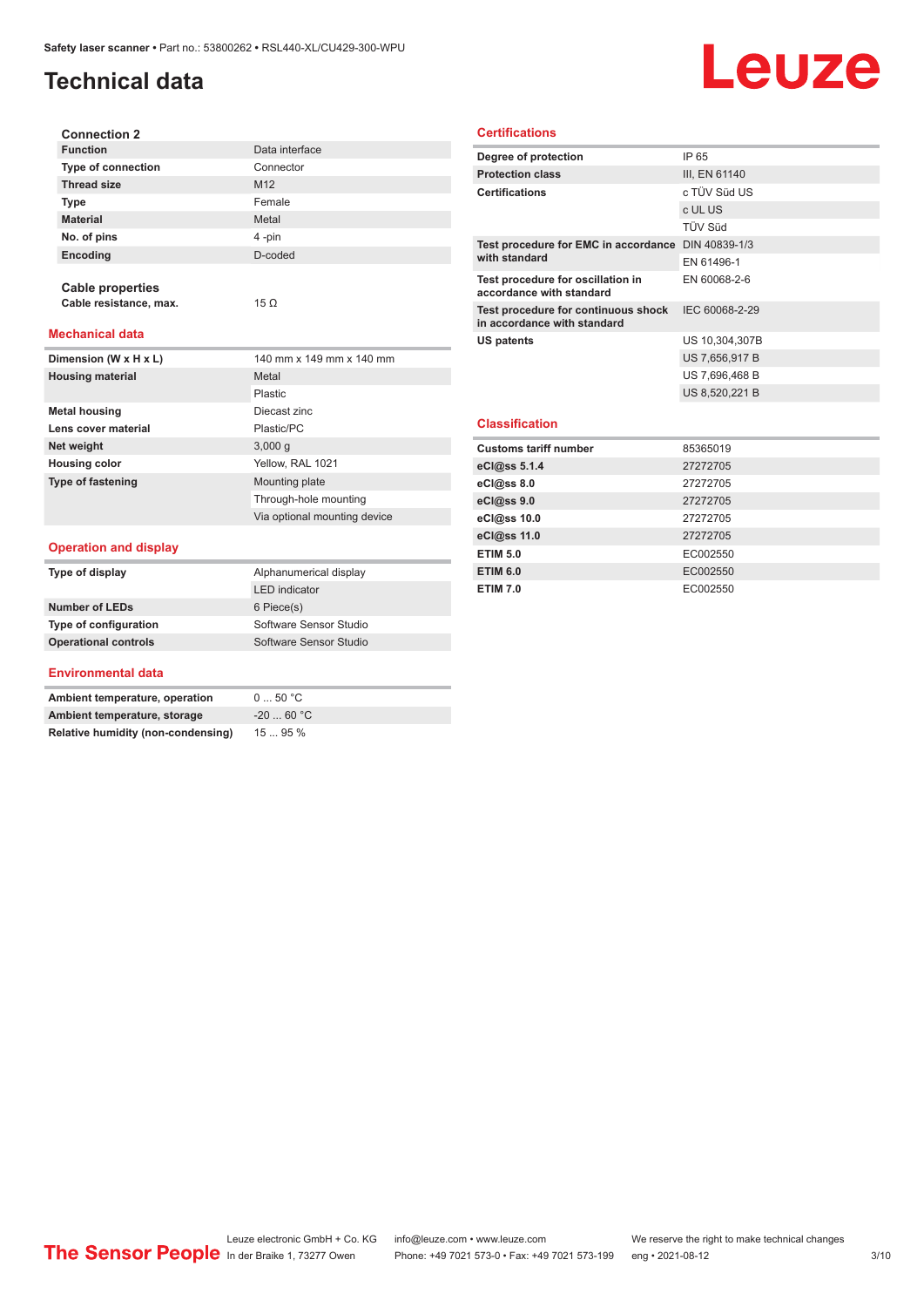### <span id="page-3-0"></span>**Dimensioned drawings**

Leuze

All dimensions in millimeters

Dimensions safety laser scanner with connection unit









1 Scan level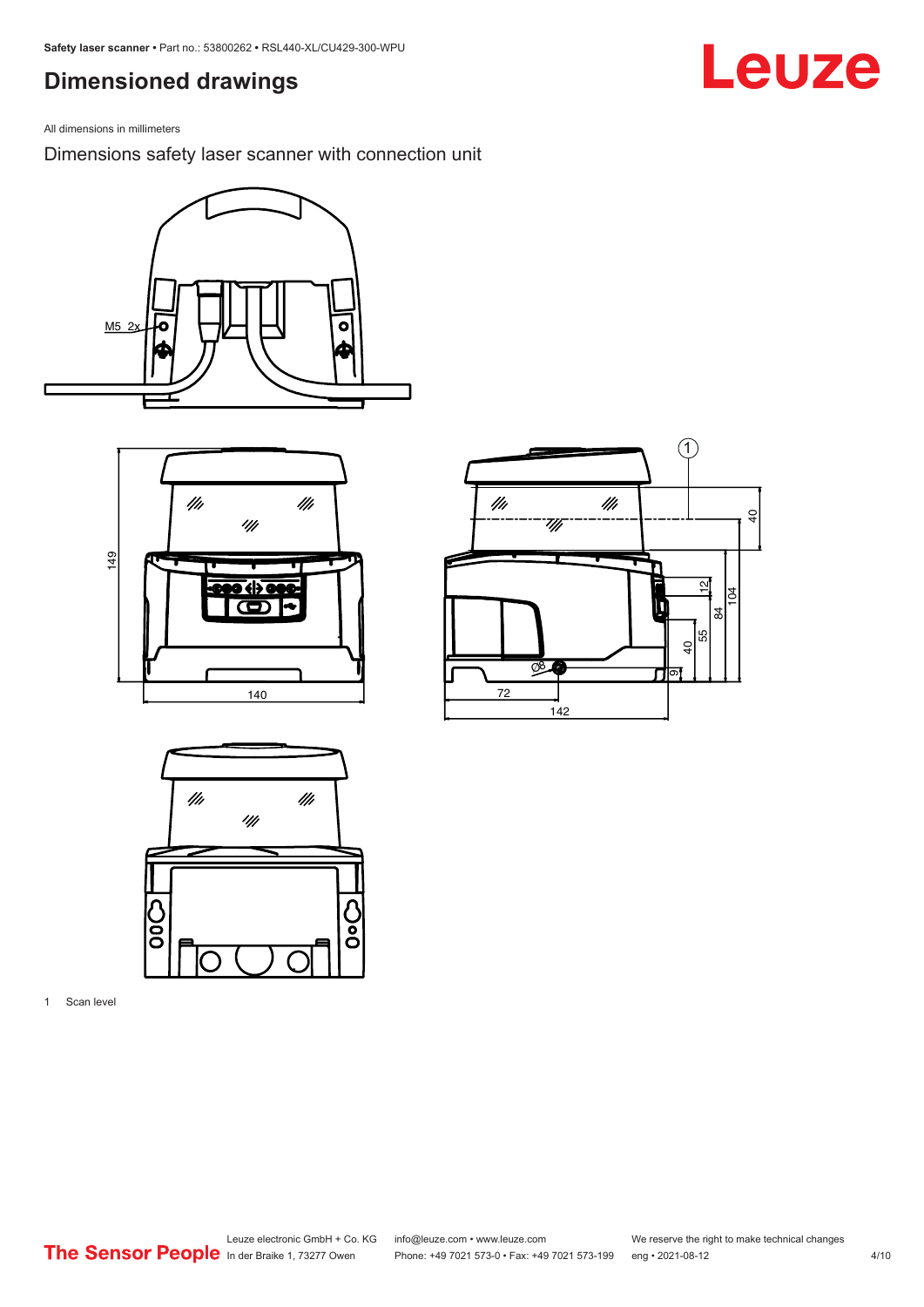### **Dimensioned drawings**





Minimum space requirements for installation and replacement of scanner unit



Leuze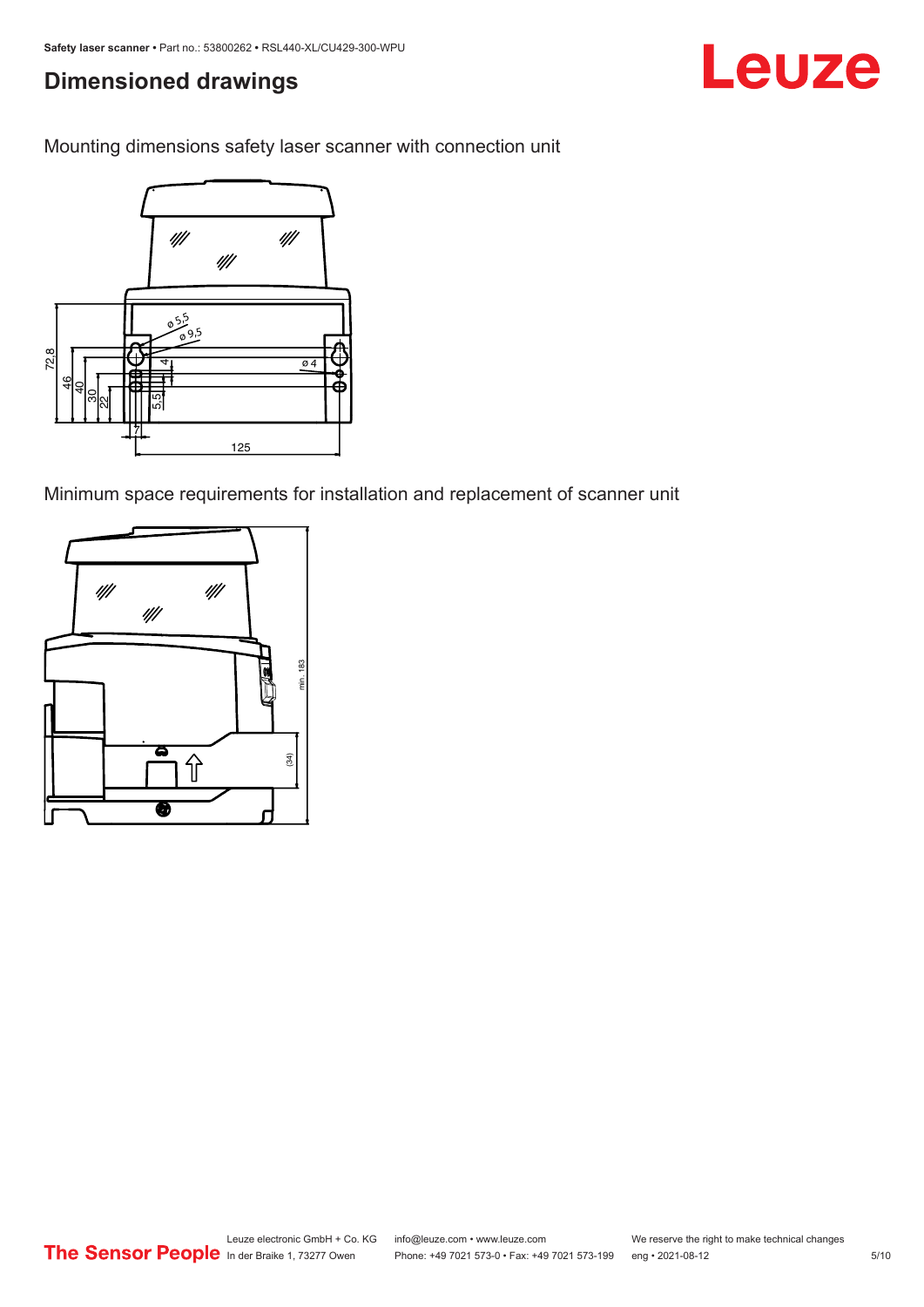### <span id="page-5-0"></span>**Dimensioned drawings**

## Leuze

Dimensions of scanning range



1 Reference point for distance measurement and protective field radius

### **Electrical connection**

#### **Connection 1**

| <b>Function</b>            | Machine interface    |
|----------------------------|----------------------|
| Type of connection         | Cable with connector |
| Cable length               | 300 mm               |
| <b>Sheathing material</b>  | <b>PVC</b>           |
| Cable color                | <b>Black</b>         |
| Wire cross section supply  | $1 \text{ mm}^2$     |
| Wire cross section signals | $0.14 \text{ mm}^2$  |
| <b>Thread size</b>         | M30                  |
| <b>Type</b>                | Male                 |
| <b>Material</b>            | Plastic              |
| No. of pins                | $30 - pin$           |
| <b>Connector housing</b>   | <b>FE/SHIELD</b>     |

#### **Pin Pin assignment Conductor Conductor Color**

| <b>Conductor cold</b> |  |  |
|-----------------------|--|--|
|                       |  |  |
|                       |  |  |

| 1              | RES1            | White          |
|----------------|-----------------|----------------|
| $\overline{2}$ | $+24V$          | <b>Brown</b>   |
| 3              | EA1             | Green          |
| $\overline{4}$ | OSSDA1          | Gray           |
| 5              | OSSDA2          | Pink           |
| 6              | <b>MELD</b>     | Red            |
| $\overline{7}$ | A1              | Yellow         |
| 8              | F1              | <b>Black</b>   |
| 9              | F <sub>2</sub>  | Violet         |
| 10             | F <sub>3</sub>  | Gray / Pink    |
| 11             | F <sub>4</sub>  | Blue / Red     |
| 12             | F <sub>5</sub>  | Green / White  |
| 13             | SE <sub>1</sub> | Brown / Green  |
| 14             | SE <sub>2</sub> | White / Yellow |
| 15             | A <sub>2</sub>  | Brown / Yellow |
| 16             | A <sub>3</sub>  | Gray / White   |

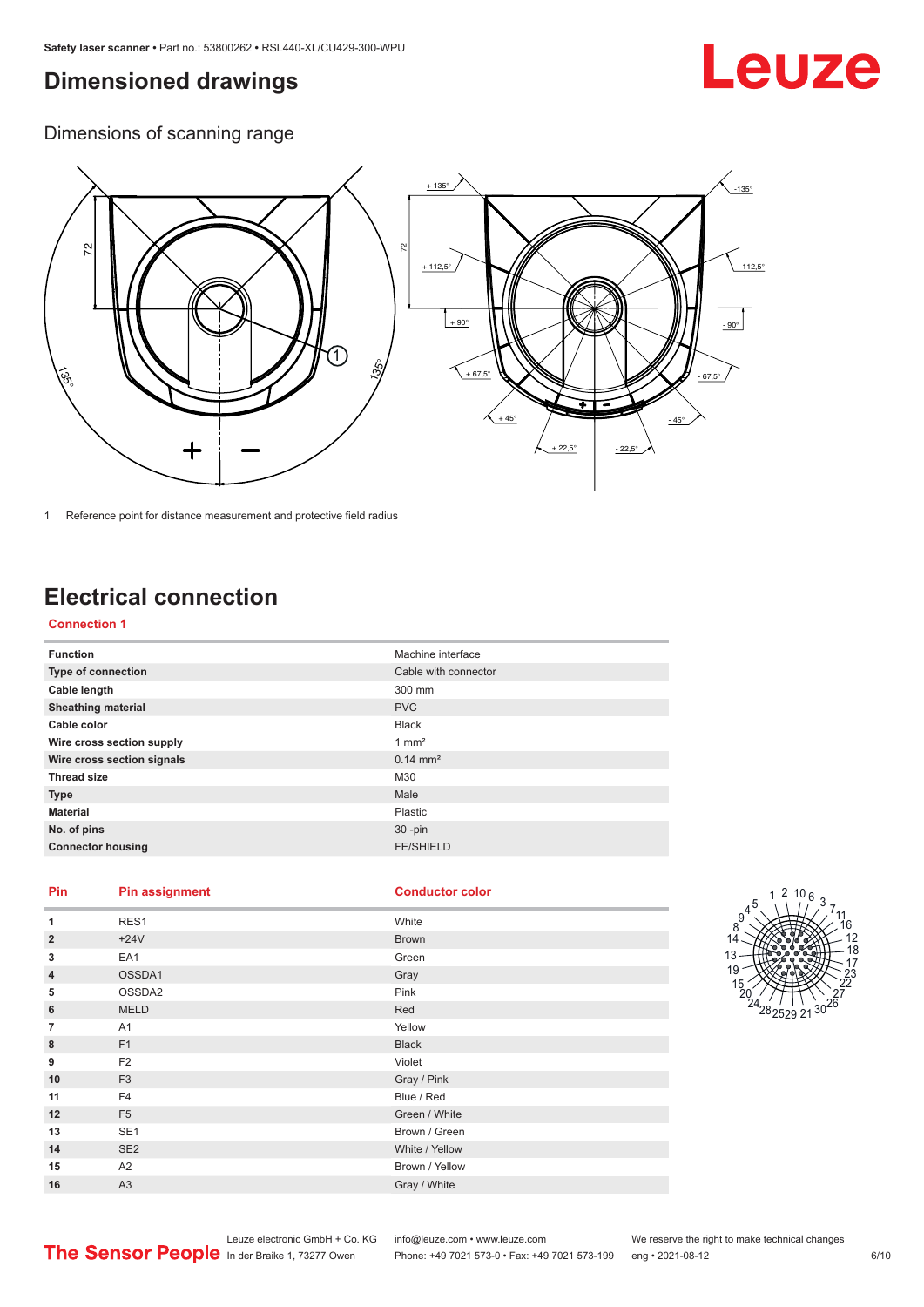### <span id="page-6-0"></span>**Electrical connection**

| <b>Pin</b> | <b>Pin assignment</b> | <b>Conductor color</b>   |
|------------|-----------------------|--------------------------|
| 17         | A4                    | Brown / Gray             |
| 18         | EA <sub>2</sub>       | Pink / White             |
| 19         | EA <sub>3</sub>       | Brown / Pink             |
| 20         | EA4                   | Blue / White             |
| 21         | F <sub>6</sub>        | Blue / Brown             |
| 22         | F <sub>7</sub>        | Red / White              |
| 23         | F <sub>8</sub>        | Brown / Red              |
| 24         | F <sub>9</sub>        | Black / White            |
| 25         | F10                   | Black / Brown            |
| 26         | OSSDB1                | Gray / Yellow            |
| 27         | OSSDB2                | Green / Pink             |
| 28         | n.c.                  | $\overline{\phantom{0}}$ |
| 29         | GND / Ground          | Blue                     |
| 30         | RES <sub>2</sub>      | Gray / Green             |

#### **Connection 2**

| <b>Function</b>           | Data interface   |
|---------------------------|------------------|
| <b>Type of connection</b> | Connector        |
| <b>Thread size</b>        | M12              |
| <b>Type</b>               | Female           |
| <b>Material</b>           | Metal            |
| No. of pins               | 4-pin            |
| Encoding                  | D-coded          |
| <b>Connector housing</b>  | <b>FE/SHIELD</b> |

| Pin | <b>Pin assignment</b> | <b>Conductor color</b> |                      |
|-----|-----------------------|------------------------|----------------------|
|     | TD+                   | Yellow                 |                      |
|     | $RD+$                 | White                  | rs                   |
| ٠J  | TD-                   | Orange                 |                      |
|     | RD-                   | <b>Blue</b>            | $FE \nightharpoonup$ |
|     |                       |                        |                      |

### **Operation and display**

| LED            | <b>Display</b>           | <b>Meaning</b>                                                                                                           |
|----------------|--------------------------|--------------------------------------------------------------------------------------------------------------------------|
| 1              | Off                      | Device switched off                                                                                                      |
|                | Red, continuous light    | OSSD off                                                                                                                 |
|                | Red, flashing            | Error                                                                                                                    |
|                | Green, continuous light  | OSSD on                                                                                                                  |
| $\overline{2}$ | Off                      | RES deactivated or RES activated and released                                                                            |
|                | Yellow, flashing         | Protective field occupied                                                                                                |
|                | Yellow, continuous light | RES activated and blocked but ready to be unlocked - protective field<br>free and linked sensor is enabled if applicable |
| 3              | Off                      | Free warning field                                                                                                       |
|                | Blue, continuous light   | Warning field interrupted                                                                                                |
| $\overline{4}$ | Off                      | Free warning field                                                                                                       |
|                | Blue, continuous light   | Warning field interrupted                                                                                                |
| 5              | Off                      | RES deactivated or RES activated and released                                                                            |
|                | Yellow, flashing         | Protective field occupied                                                                                                |
|                | Yellow, continuous light | RES activated and blocked but ready to be unlocked - protective field<br>free and linked sensor is enabled if applicable |
| 6              | Off                      | Device switched off                                                                                                      |
|                | Red, continuous light    | OSSD off                                                                                                                 |
|                | Red, flashing            | Error                                                                                                                    |
|                | Green, continuous light  | OSSD on                                                                                                                  |

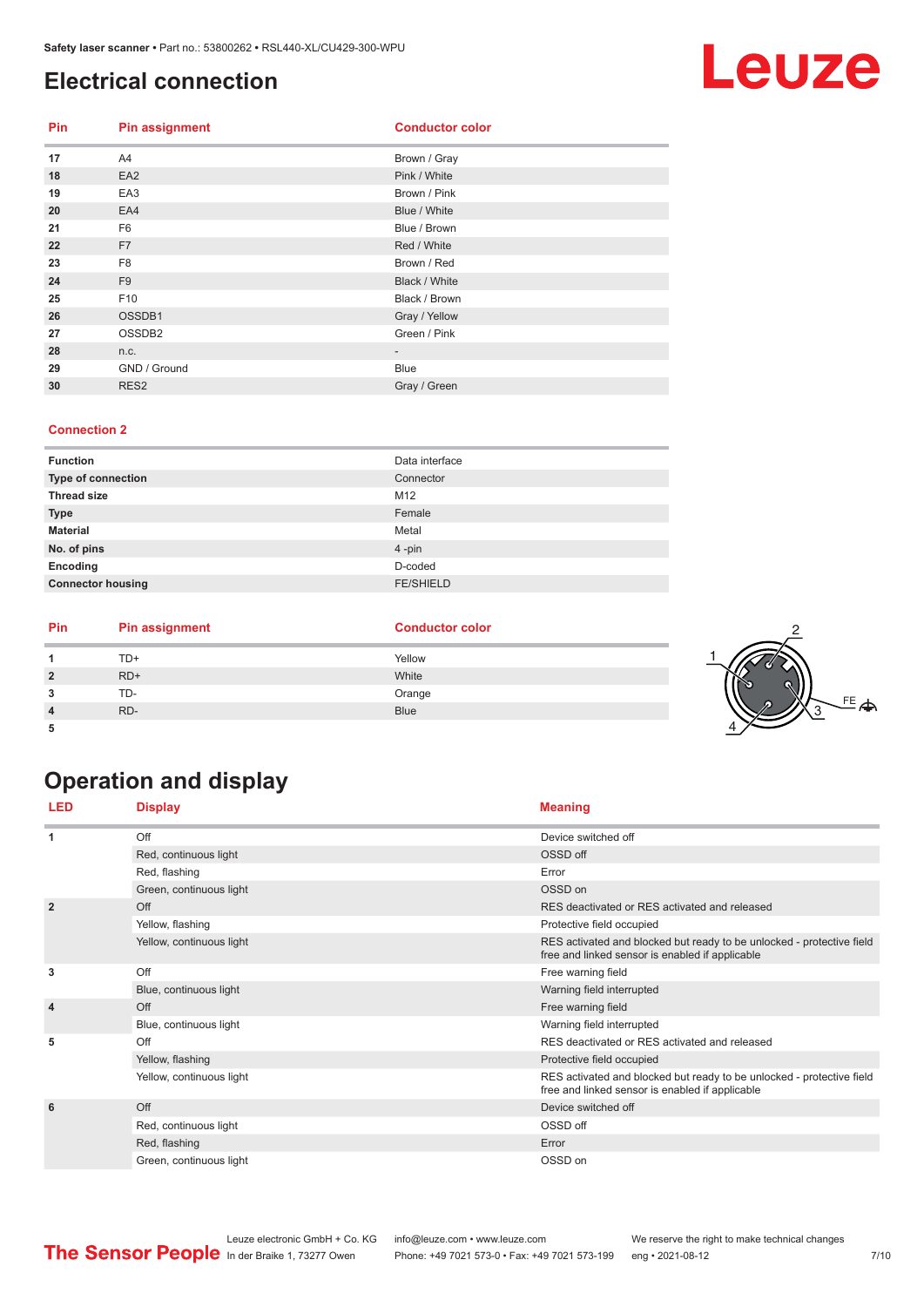### <span id="page-7-0"></span>**Notes**



#### **Observe intended use!**

 $\&$  The product may only be put into operation by competent persons.

 $\%$  Only use the product in accordance with its intended use.



#### **WARNING! INVISIBLE LASER RADIATION – CLASS 1 LASER PRODUCT**

The device satisfies the requirements of IEC 60825-1:2014 (EN 60825-1:2014) safety regulations for a product of **laser class 1** as well as the U.S. 21 CFR 1040.10 regulations with deviations corresponding to "Laser Notice No. 56" from May 8, 2019.

 $\&$  Observe the applicable statutory and local laser protection regulations.

 $\%$  The device must not be tampered with and must not be changed in any way. There are no user-serviceable parts inside the device. Repairs must only be performed by Leuze electronic GmbH + Co. KG.

### **Accessories**

### Connection technology - Connection cables

|                                     | Part no. | <b>Designation</b>      | <b>Article</b>   | <b>Description</b>                                                                                                                                   |
|-------------------------------------|----------|-------------------------|------------------|------------------------------------------------------------------------------------------------------------------------------------------------------|
| 0<br>$\frac{1}{2}$<br><u>garang</u> | 50137269 | KD S-M30-30A-V1-<br>050 | Connection cable | Connection 1: Connector, M30, Axial, Female, 30 -pin<br>Connection 2: Open end<br>Shielded: Yes<br>Cable length: 5,000 mm<br>Sheathing material: PVC |

#### Connection technology - Interconnection cables

|   |    | Part no. | <b>Designation</b>                     | <b>Article</b>        | <b>Description</b>                                                                                                                                                                         |
|---|----|----------|----------------------------------------|-----------------------|--------------------------------------------------------------------------------------------------------------------------------------------------------------------------------------------|
|   | 世軍 | 50135081 | <b>KSS ET-M12-4A-</b><br>RJ45-A-P7-050 | Interconnection cable | Suitable for interface: Ethernet<br>Connection 1: Connector, M12, Axial, Male, D-coded, 4-pin<br>Connection 2: RJ45<br>Shielded: Yes<br>Cable length: 5,000 mm<br>Sheathing material: PUR  |
| C | 电晶 | 50135082 | <b>KSS ET-M12-4A-</b><br>RJ45-A-P7-100 | Interconnection cable | Suitable for interface: Ethernet<br>Connection 1: Connector, M12, Axial, Male, D-coded, 4-pin<br>Connection 2: RJ45<br>Shielded: Yes<br>Cable length: 10,000 mm<br>Sheathing material: PUR |
|   | 电晶 | 50135083 | <b>KSS ET-M12-4A-</b><br>RJ45-A-P7-150 | Interconnection cable | Suitable for interface: Ethernet<br>Connection 1: Connector, M12, Axial, Male, D-coded, 4-pin<br>Connection 2: RJ45<br>Shielded: Yes<br>Cable length: 15,000 mm<br>Sheathing material: PUR |

Leuze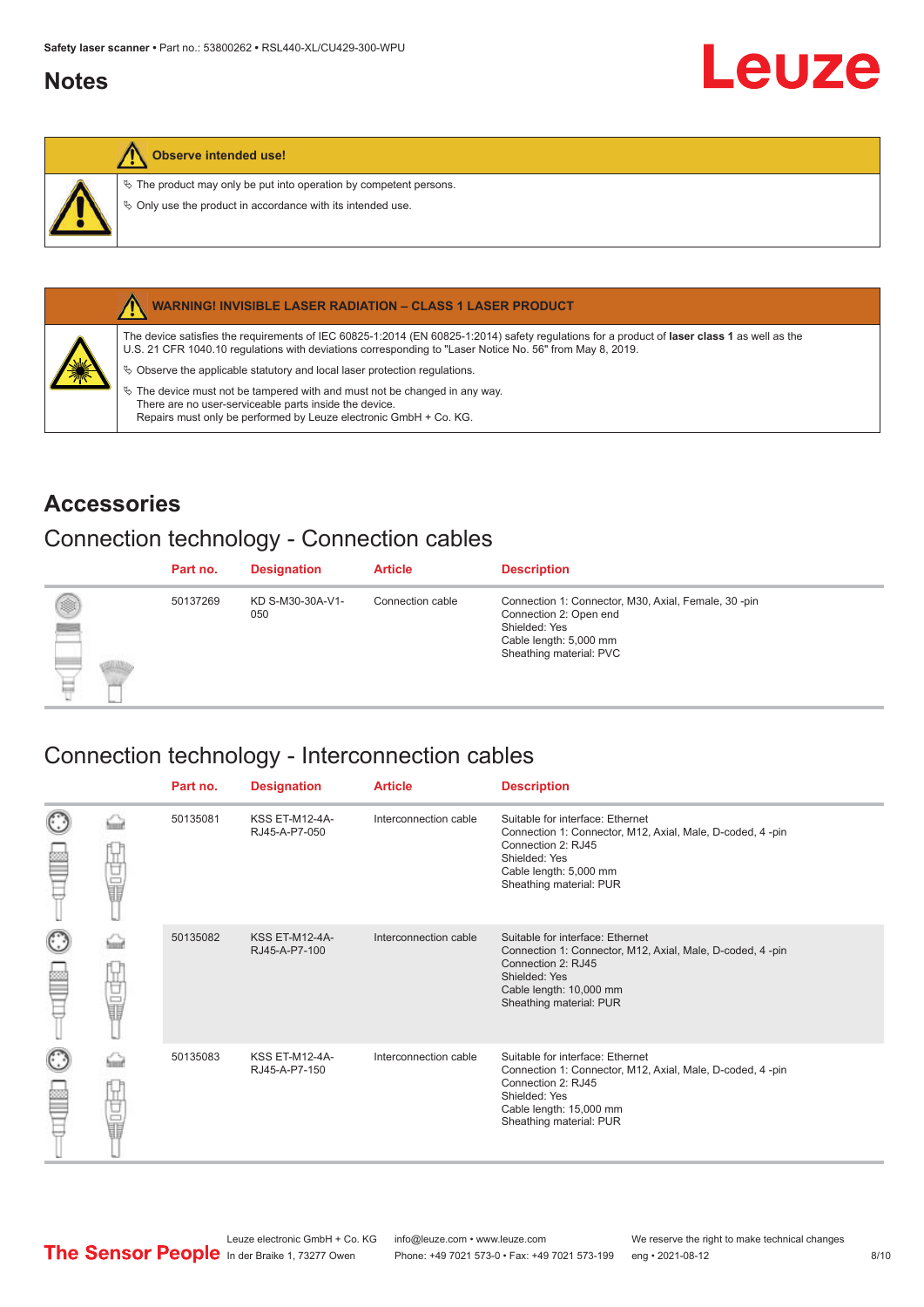### **Accessories**



### Mounting technology - Mounting brackets

| Part no. | <b>Designation</b> | <b>Article</b>   | <b>Description</b>                                                                                                                                                                                                                                                     |
|----------|--------------------|------------------|------------------------------------------------------------------------------------------------------------------------------------------------------------------------------------------------------------------------------------------------------------------------|
| 53800134 | <b>BT840M</b>      | Mounting bracket | Application: Mounting on chamfered 90° corner<br>Dimensions: 84.9 mm x 72 mm x 205.2 mm<br>Color: Yellow, RAL 1021<br>Type of fastening, at system: Through-hole mounting<br>Type of fastening, at device: Screw type<br>Material: Metal                               |
| 53800132 | BTF815M            | Mounting bracket | Application: Mounting bracket for floor mounting<br>Dimensions: 186 mm x 120 mm x 288 mm<br>Scan level height: 150 mm<br>Color: Yellow, RAL 1021<br>Type of fastening, at system: Through-hole mounting<br>Type of fastening, at device: Screw type<br>Material: Metal |
| 53800133 | BTF830M            | Mounting bracket | Application: Mounting bracket for floor mounting<br>Dimensions: 186 mm x 275 mm x 288 mm<br>Scan level height: 300 mm<br>Color: Yellow, RAL 1021<br>Type of fastening, at system: Through-hole mounting<br>Type of fastening, at device: Screw type<br>Material: Metal |

### Mounting

| Part no. | <b>Designation</b> | <b>Article</b> | <b>Description</b>                                             |
|----------|--------------------|----------------|----------------------------------------------------------------|
| 53800131 | BTP800M            | Loop guard     | Dimensions: 160 mm x 169 mm<br>Color: Black<br>Material: Metal |

### **General**

| Part no. | <b>Designation</b> | <b>Article</b> | <b>Description</b>                                                          |
|----------|--------------------|----------------|-----------------------------------------------------------------------------|
| 430400   | RS4-clean-Set1     | Cleaning set   | Number of cleaning cloths: 40 Piece(s)<br>Content of cleaning fluid: 150 ml |

#### Services

| Part no. | <b>Designation</b> | <b>Article</b>                                  | <b>Description</b>                                                                                                                                                                                                                                                                                                                                                                                                                                                                                      |
|----------|--------------------|-------------------------------------------------|---------------------------------------------------------------------------------------------------------------------------------------------------------------------------------------------------------------------------------------------------------------------------------------------------------------------------------------------------------------------------------------------------------------------------------------------------------------------------------------------------------|
| S981051  | CS40-I-141         | Safety inspection<br>"Safety laser<br>scanners" | Details: Checking of a safety laser scanner application in accordance with<br>current standards and quidelines. Inclusion of the device and machine data in<br>a database, production of a test log per application.<br>Conditions: It must be possible to stop the machine, support provided by<br>customer's employees and access to the machine for Leuze employees must<br>be ensured.<br>Restrictions: Travel costs and accommodation expenses charged separately<br>and according to expenditure. |